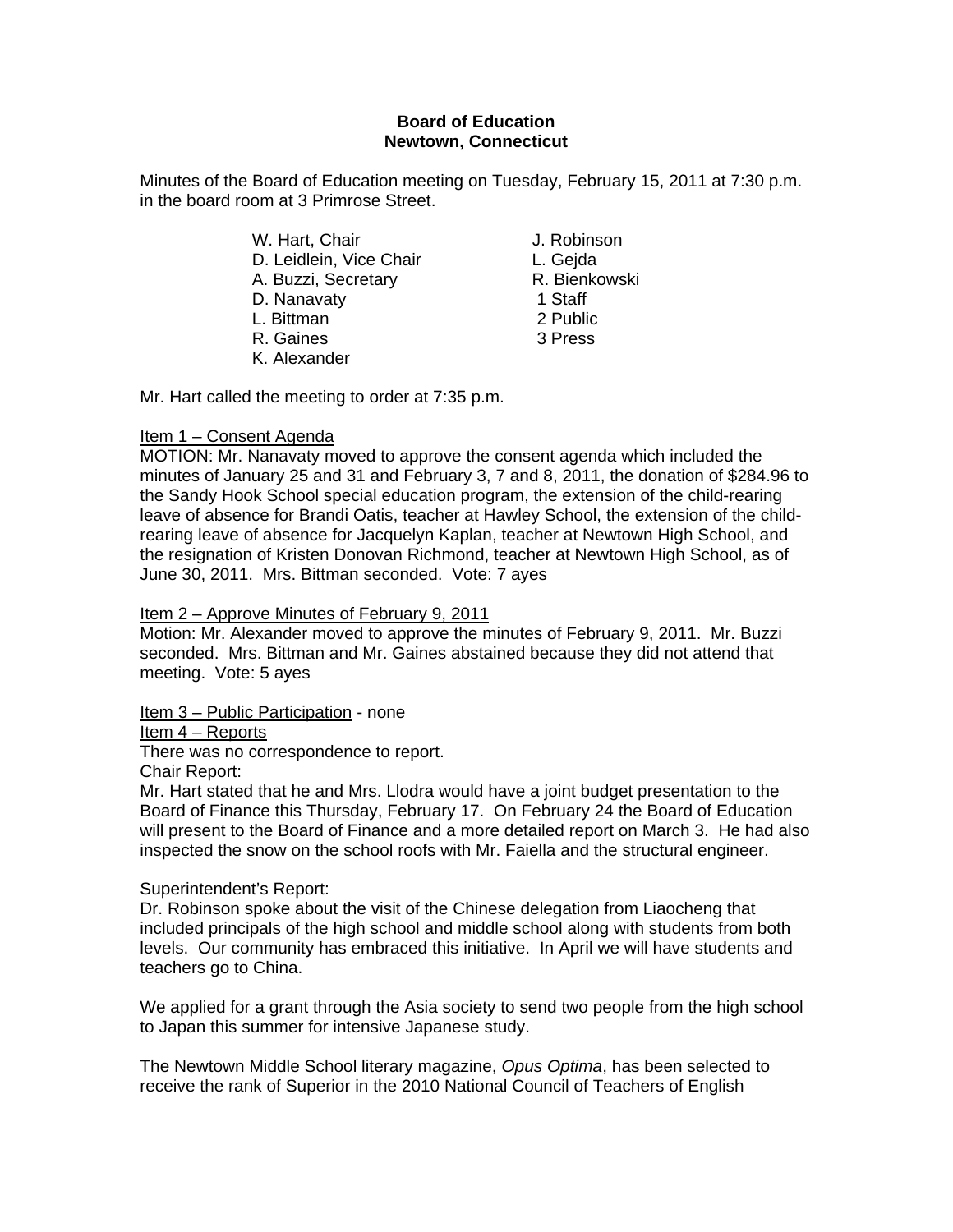Program literary magazine award which recognizes excellence in student literary magazines.

Karen King, fifth grade teacher at Head O'Meadow School has been named a semifinalist in AFT's Everyday Hero Program with voting taking place on line. Karen has been involved in many volunteer activities from helping homeless people in her town to refugees in Africa. She got her entire school involved in supporting a school in a Liberian refugee camp in Ghana. Now she is working to start an eye clinic in Liberia and working with Rotary clubs to help raise \$81,000 for this cause.

Finally, we have received validation that 100% of our teachers are certified which means we are in full compliance with the statutes of certification.

Our Board meeting on March 1 will begin at 6:30 p.m. with a Freedom of Information session with Tom Hennick.

Mr. Hart said he would like some professional development for the Board and bring someone in from FERPA which is the Family Education Rights Protection Act, and also someone to speak about personnel law.

Facilities Committee:

Mrs. Leidlein said the Facilities Ad Hoc Committee met and discussed the layout of the schools, the use of the rooms, and which could be modified. Mr. Hart prepared a chart regarding the enrollment and possibilities for future use of the schools such as closing schools or combining school facilities.

June 30, 2010 Year-end Financial Report with Inclusion of Year-end Transfers: Mr. Bienkowski said this report includes transfers to cover the three shortage areas appearing in the major objects summary. Those are Professional Services, Other Purchased Services and Property.

MOTION: Mr. Gaines moved that the Board of Education approve the June 30, 2011 year-end financial report with the inclusion of year-end transfers. Mrs. Bittman seconded. Vote: 7 ayes

Financial Report for Month Ending January 31, 2011:

Mr. Bienkowski highlighted areas of the financial report. There are transfers recommended that cross object codes. There is a large transfer to cover various special education professional service accounts to get us through the rest of the year. Some may be mitigated when we get the Project Succeed tuition from New Fairfield. Other issues since January include a broken underground heating line in two classrooms in Middle Gate School and there was also a need there to replace the oil spill containers at the boilers for a total of \$22,000 in emergency repairs. The other big one is the snow removal costs. Firm numbers are not in yet but it looks close to \$260,000. He put in a claim to our insurance company. Some costs for the middle school will be covered if we exceed our \$25,000 deductible. If the Town had any issues we can combine and pay one deductible and have one claim. This was all outside contractors. We also have \$2,300 in overtime hours. His concern is when we will get information on the excess cost grant.

Mr. Hart asked about the \$600,000 surplus.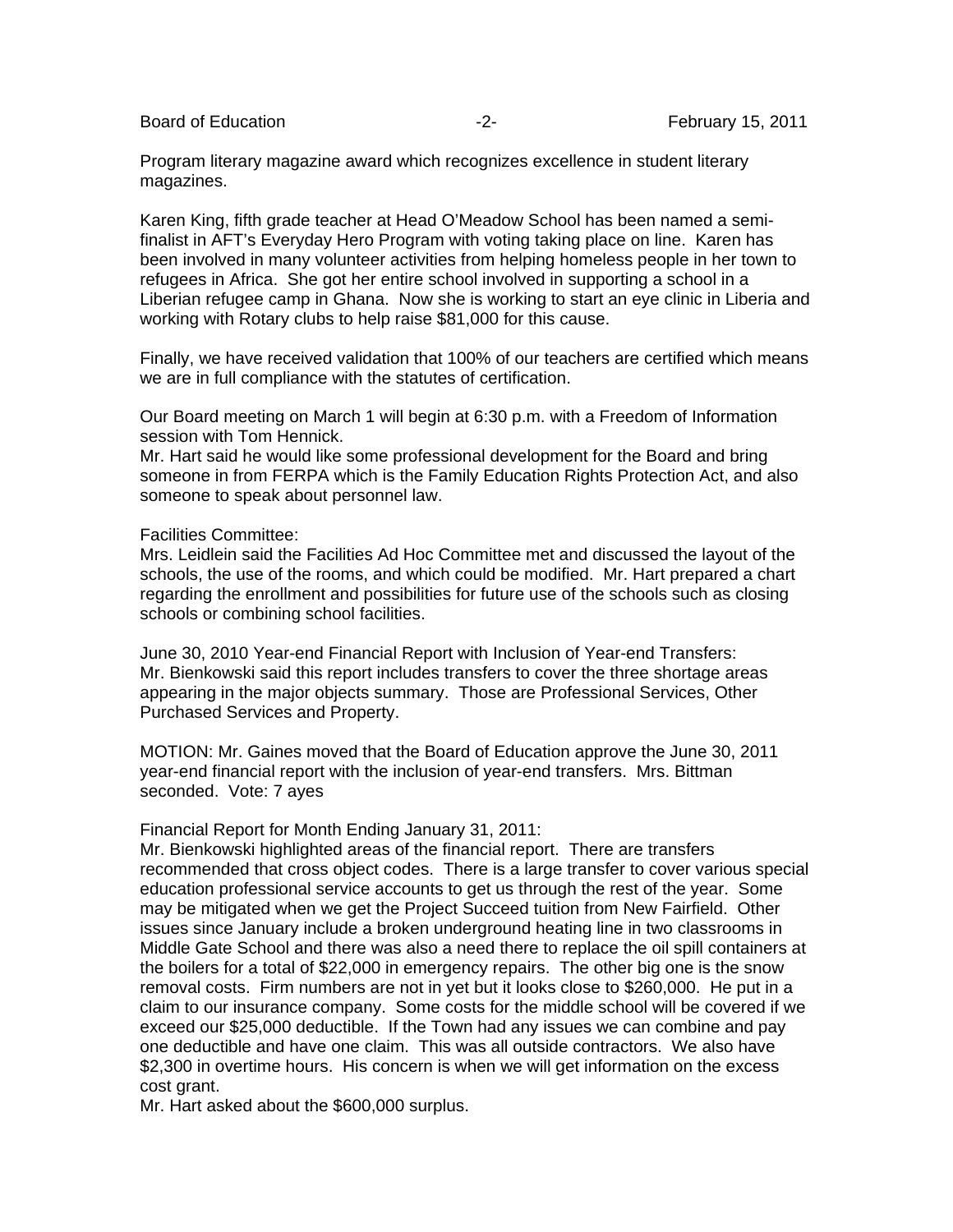Board of Education **February 15, 2011 -3-** February 15, 2011

Mr. Bienkowski said it is a projected tentative balance. The snow removal costs will affect that. By May we should have a good idea of what will be available. The tuition account will not be all covered by the excess cost grant.

Mr. Nanavaty said he sees our projected balance as a negative \$900,000 until we get the excess cost grant.

MOTION: Mr. Gaines moved that the Board of Education approve the financial report for the month ending January 31, 2011 with the inclusion of the indicated transfers in that report. Mr. Buzzi seconded. Vote: 7 ayes

Mr. Hart asked the policy committee to finalize the transfer policy for the March 15 meeting.

Mr. Bienkowski addressed the interscholastic sports in the middle school at a previous budget meeting. He spoke to Mrs. Sherlock and apparently the extracurricular activities were taken out and then the Board put them back in. This information was never given to our accountant to put the \$10,000 back into the budget. They are running the activities so there are expenses.

#### Item 5 – Old Business

High School Expansion Update:

Dr. Robinson said the internal work has begun and there will be an open house when they are completed. Due to the snow we had five pipe leaks in the portables.

Mr. Nanavaty asked about the greenhouse.

Dr. Robinson said that was next and she expects to meet with Joe Costa next week.

#### Report on District's Professional Learning:

Dr. Gejda went over the status of professional learning which should increase teachers' knowledge, change instructional practice in ways that support student learning and impact student achievement. High quality professional learning is dynamic, goaloriented, individual as well as collaborative and dependent on the needs of the educator as well as the student.

Traditional professional learning consists of workshops by outside providers. There is also professional learning to address legislative requirements for maintaining certification and mentoring new teachers. We had 37 teachers this year that needed a mentor. Response to Intervention/SRBI is a state program that requires training. Eight staff members from Reed, the middle school and the high school train for eight days throughout the school year. Also, each year, the state requires districts to provide 18 hours of professional development training. For teachers to maintain their professional certification they need to attend 90 hours of continuous education units (CEUs) over five years.

Mr. Buzzi said he didn't realize teachers were leaving class for reasons besides being sick.

Dr. Gejda said we provide 18 hours of professional development at no cost to the teacher to attend. Teachers are personally responsible to meet their CEU requirements